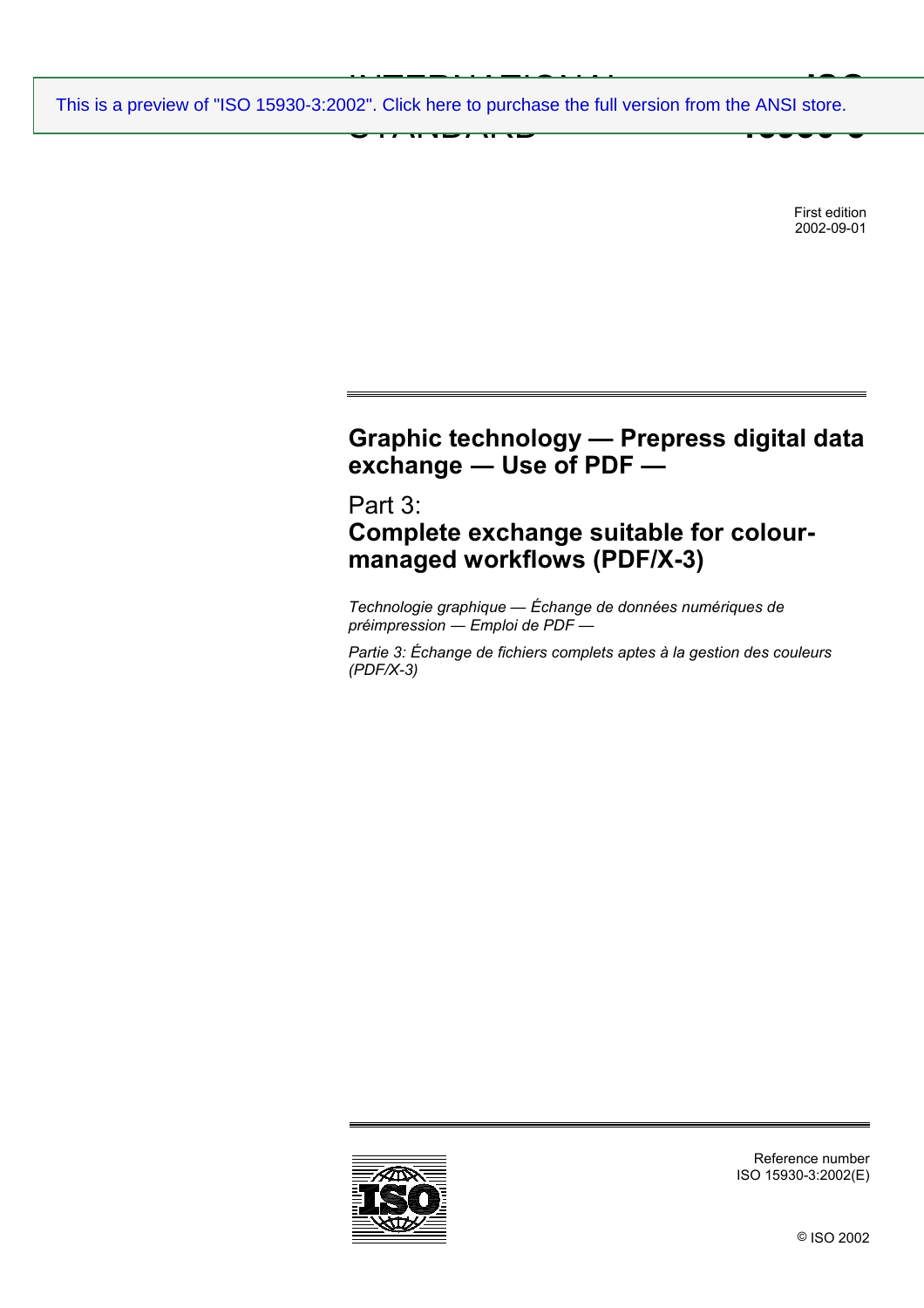#### **PDF disclaimer**

This PDF file may contain embedded typefaces. In accordance with Adobe's licensing policy, this file may be printed or viewed but shall not be edited unless the typefaces which are embedded are licensed to and installed on the computer performing the editing. In downloading this file, parties accept therein the responsibility of not infringing Adobe's licensing policy. The ISO Central Secretariat accepts no liability in this area.

Adobe is a trademark of Adobe Systems Incorporated.

Details of the software products used to create this PDF file can be found in the General Info relative to the file; the PDF-creation parameters were optimized for printing. Every care has been taken to ensure that the file is suitable for use by ISO member bodies. In the unlikely event that a problem relating to it is found, please inform the Central Secretariat at the address given below.

© ISO 2002

All rights reserved. Unless otherwise specified, no part of this publication may be reproduced or utilized in any form or by any means, electronic or mechanical, including photocopying and microfilm, without permission in writing from either ISO at the address below or ISO's member body in the country of the requester.

ISO copyright office Case postale 56 • CH-1211 Geneva 20 Tel. + 41 22 749 01 11 Fax + 41 22 749 09 47 E-mail copyright@iso.ch Web www.iso.ch

Printed in Switzerland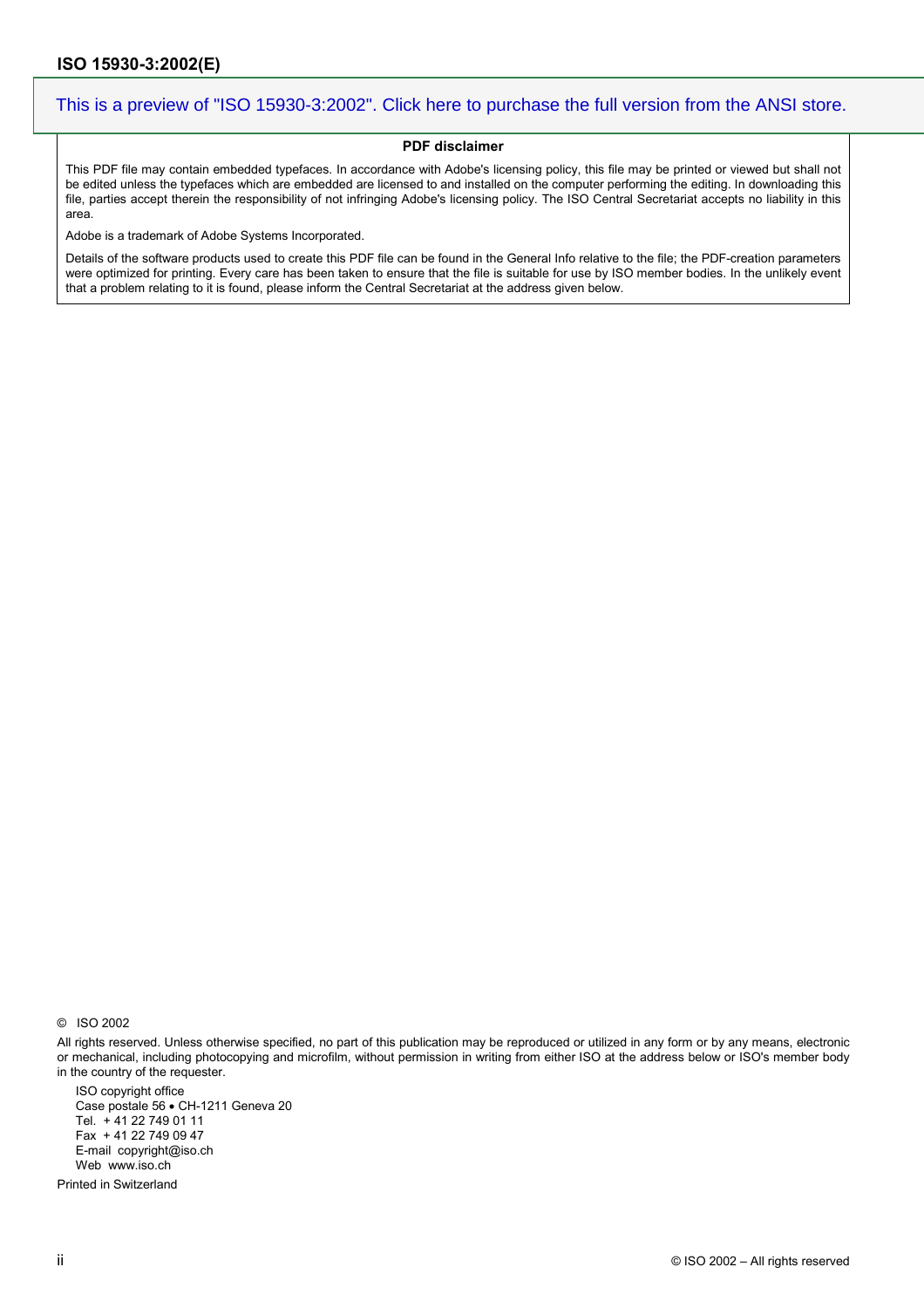## **Contents**

| $\mathbf 1$             |  |  |
|-------------------------|--|--|
| $\overline{2}$          |  |  |
| $\mathbf{3}$            |  |  |
| $\overline{\mathbf{4}}$ |  |  |
| $5\phantom{1}$          |  |  |
| 6                       |  |  |
|                         |  |  |
|                         |  |  |
|                         |  |  |
|                         |  |  |
|                         |  |  |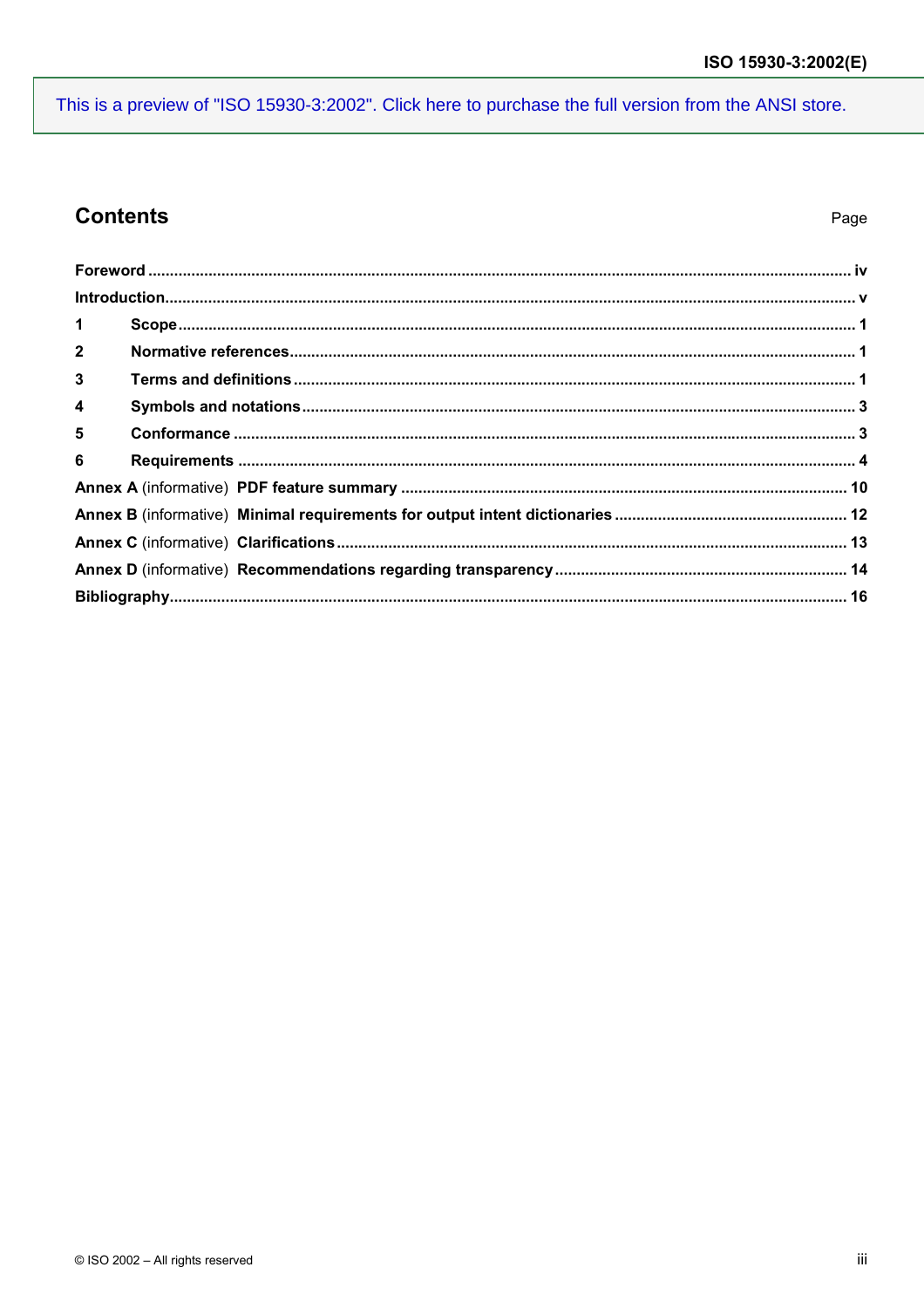## **Foreword**

ISO (the International Organization for Standardization) is a worldwide federation of national standards bodies (ISO member bodies). The work of preparing International Standards is normally carried out through ISO technical committees. Each member body interested in a subject for which a technical committee has been established has the right to be represented on that committee. International organizations, governmental and non-governmental, in liaison with ISO, also take part in the work. ISO collaborates closely with the International Electrotechnical Commission (IEC) on all matters of electrotechnical standardization.

International Standards are drafted in accordance with the rules given in the ISO/IEC Directives, Part 3.

The main task of technical committees is to prepare International Standards. Draft International Standards adopted by the technical committees are circulated to the member bodies for voting. Publication as an International Standard requires approval by at least 75 % of the member bodies casting a vote.

Attention is drawn to the possibility that some of the elements of this part of ISO 15930 may be the subject of patent rights. ISO shall not be held responsible for identifying any or all such patent rights.

ISO 15930-3 was prepared by Technical Committee ISO/TC 130, *Graphic technology*.

ISO 15930 consists of the following parts, under the general title *Graphic technology — Prepress digital data exchange ― Use of PDF*:

- *Part 1: Complete exchange using CMYK data (PDF/X-1 and PDF/X-1a)*
- *Part 2: Guidelines for partial exchange of printing data (PDF/X-2)*
- *Part 3: Complete exchange suitable for colour-managed workflows (PDF/X-3)*

Annexes A to D of this part of ISO 15930 are for information only.